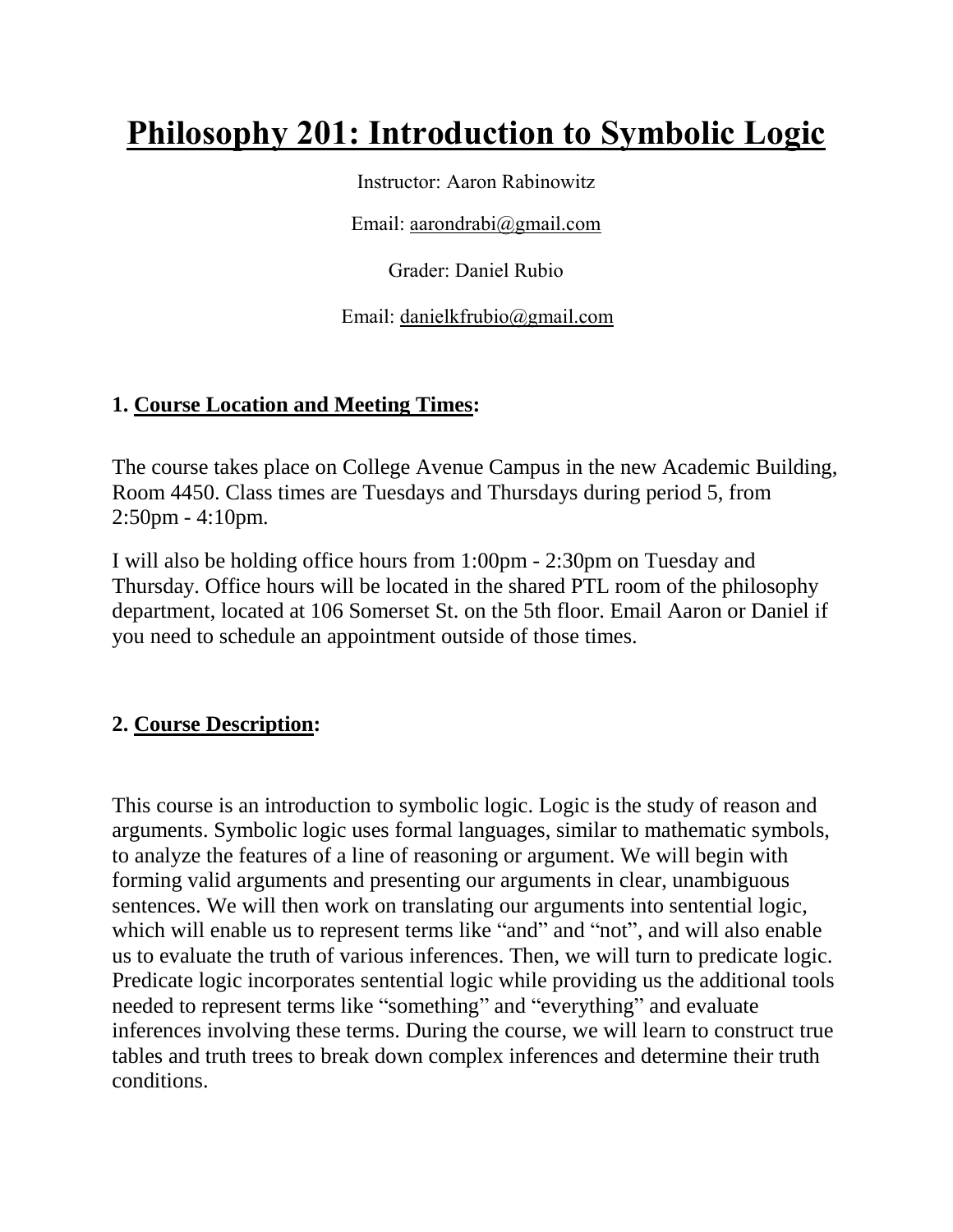Students who complete the course work will leave with greatly enhanced powers of reasoning and argumentation, providing the student the tools necessary to do well on the LSAT, in more advanced logic courses, and in advanced philosophy courses in all core areas. Students will also develop their capacity to rigorously break down an argument and analyze the truth conditions of its component parts. Analytic abilities are essential to a variety of fields and situations, as well as in everyday arguments and discussions. Any time we try to infer some piece of knowledge based on evidence, we use logic, and symbolic logic allows us to avoid ambiguity and error in our thought process.

#### **3. Course Materials:**

The only required material for this course is *Symbolic Logic: A First Course* by Gary Hardegree. The textbook and all supplemental materials will be available for free on Sakai.

## **4. Core Curriculum Information:**

Philosophy 201 satisfies a Cognitive Skills and Processes: Quantitative and Formal Reasoning requirement of the Permanent Core Curriculum.

Core Curriculum Learning Goal: Philosophy 201 meets Goal (a): "Apply effective and efficient mathematical or other formal processes to reason and to solve problems."

## **5. Class Schedule:**

| <b>Date</b> | <b>Topic</b>                        | <b>Reading</b>          | <b>Exercises</b> |  |  |
|-------------|-------------------------------------|-------------------------|------------------|--|--|
| 9/6         | <b>First Meeting</b>                |                         |                  |  |  |
| 9/8         | <b>Basic Concepts</b>               | 1A-1B1-5<br>$1.1 - 1.9$ |                  |  |  |
| 9/13        | <b>Basic Concepts</b>               | $1.1 - 1.9$             | $1B-1C$          |  |  |
| 9/15        | <b>Truth Functional Connectives</b> | $2.1 - 2.13$            | 2A-2B (1-10)     |  |  |
| 9/20        | <b>Truth Functional Connectives</b> | $2.1 - 2.13$            | 2B (11-25)-2C    |  |  |
| 9/22        | Validity                            | $3.1 - 3.5$             | 3A-3D            |  |  |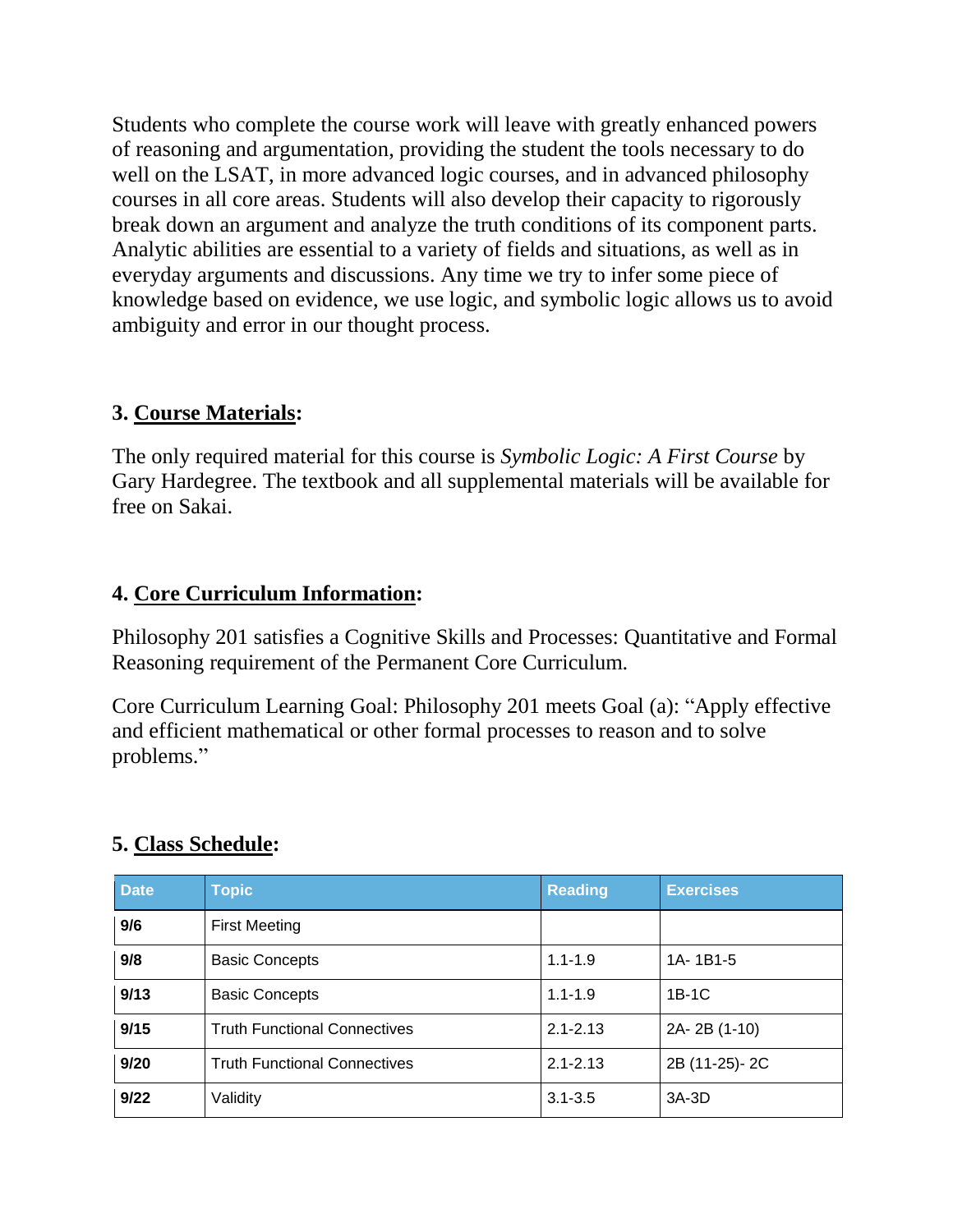| <b>Date</b> | <b>Topic</b>                                                   | <b>Reading</b> | <b>Exercises</b>                   |  |
|-------------|----------------------------------------------------------------|----------------|------------------------------------|--|
| 9/27        | <b>Translations in Sentential Logic</b>                        | $4.1 - 4.17$   | 4A                                 |  |
| 9/29        | <b>Translations in Sentential Logic</b>                        | 4.18-4.23      | 4B                                 |  |
| 10/4        | <b>Translations in Sentential Logic</b>                        | 4.24           | $4C-D$                             |  |
| 10/6        | Derivations in Sentential Logic                                | $5.1 - 5.5$    | 5A                                 |  |
| 10/11       | Derivations in Sentential Logic                                | $5.6 - 5.8$    | 5B-5C                              |  |
| 10/13       | Derivations in Sentential Logic                                | 5.9-5.12       | 5D-5F                              |  |
| 10/18       | Derivations in Sentential Logic                                | 5.13-5.14      | 5G (91-96)                         |  |
| 10/20       | Translations in Monadic Predicate Logic<br>(and Exam 1 Review) | $6.1 - 6.5$    | 6A                                 |  |
| 10/25       | EXAM <sub>1</sub>                                              |                |                                    |  |
| 10/27       | Translations in Monadic Predicate Logic                        | $6.6 - 6.10$   | 6B-6C                              |  |
| 11/1        | Translations in Monadic Predicate Logic                        | $6.11 - 6.16$  | 6D-6F (91-92, 98-99)               |  |
| 11/3        | Translations in Monadic Predicate Logic                        | 6.17-6.18      | 6F (93-97, 100)-6G                 |  |
| 11/8        | Translations in Monadic Predicate Logic                        | 6.19-6.20      | 6H-6I                              |  |
| 11/10       | Translations in Polyadic Predicate Logic                       | $7.1 - 7.3$    | 7A-7B                              |  |
| 11/15       | Translations in Polyadic Predicate Logic                       | $7.4 - 7.6$    | 7C-7D                              |  |
| 11/17       | Derivations in Predicate Logic<br>(and Exam 2 Review)          | $8.1 - 8.6$    | 8A                                 |  |
| 11/22       | <b>EXAM2</b>                                                   |                |                                    |  |
| 11/29       | Derivations in Predicate Logic                                 | $8.7 - 8.8$    | 8B-8C                              |  |
| 12/1        | Derivations in Predicate Logic                                 | $8.9 - 8.10$   | 8D                                 |  |
| 12/6        | Derivations in Predicate Logic                                 | 8.11           | 8E                                 |  |
| 12/8        | Derivations in Predicate Logic                                 | 8.12           | 8F (51-54, 56, 57)-8G<br>$(61-64)$ |  |
| 12/13       | Logical Fallacies, Formal and Informal                         | <b>TBA</b>     |                                    |  |
| 12/15       | Final review                                                   |                |                                    |  |
| 12/16       | FINAL EXAM 8am-11am in Room 4450                               |                |                                    |  |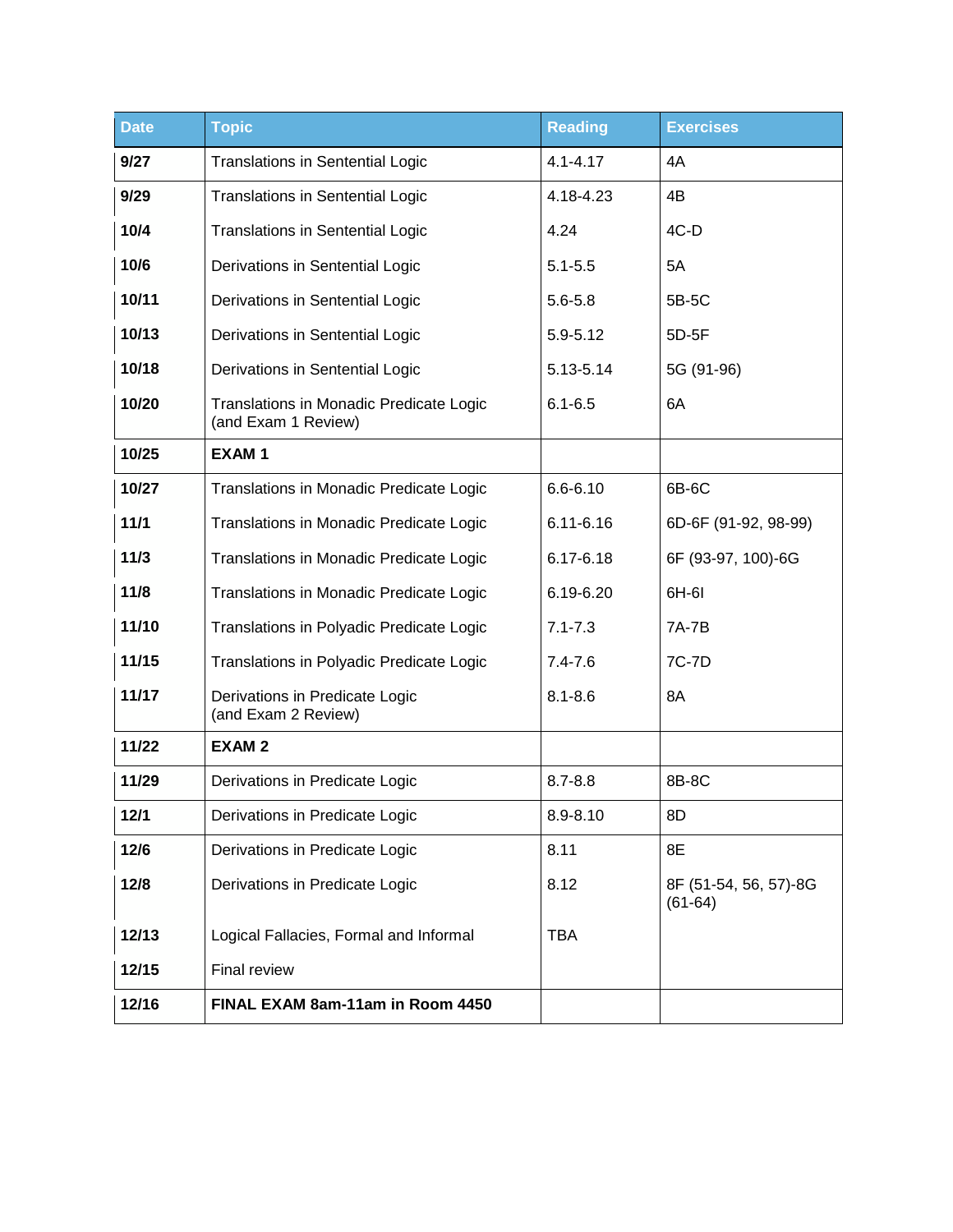## **6. Grading and Assignments:**

## **A. Homework (20%)**

Logic, like mathematics, largely involves acquiring skills rather than merely memorizing facts. To acquire the skills needed in logic, it is important that you practice. And so, each day there will be homework assignments using the exercises in the textbook. Homework assignments will make up 20% of your overall grade. I will collect five homework assignments at random. Collection of assignments will be unannounced.

## **B. Short Quizzes (20%)**

We will have a total of four in-class quizzes that will be worth 20% of your overall grade. Quizzes will also be unannounced.

#### **C. Exams (60%)**

There will be three in-class exams. Each exam will be worth 20% of your total grade. Doing your homework and preparing for quizzes is essential to doing well on the exams.

**Late Work Policy:** If you miss a homework assignment, quiz, or exam, you will not be able to make it up unless you have an appropriate excuse for your absence and the relevant documentation.

#### **Final Grade Calculation:**

(1) Homework Assignments—A total of five collected, worth 20% of your overall grade

(2) Quizzes—A total of four, worth 20% of your overall grade

(3) Exams—A total of three, worth 60% of your overall grade

Your letter grade will be determined by the following grading scale:

|          | B+      | В       |         | ັ       |         |        |
|----------|---------|---------|---------|---------|---------|--------|
| 100%-90% | 89%-87% | 86%-80% | 79%-77% | 76%-70% | 69%-60% | 59%-0% |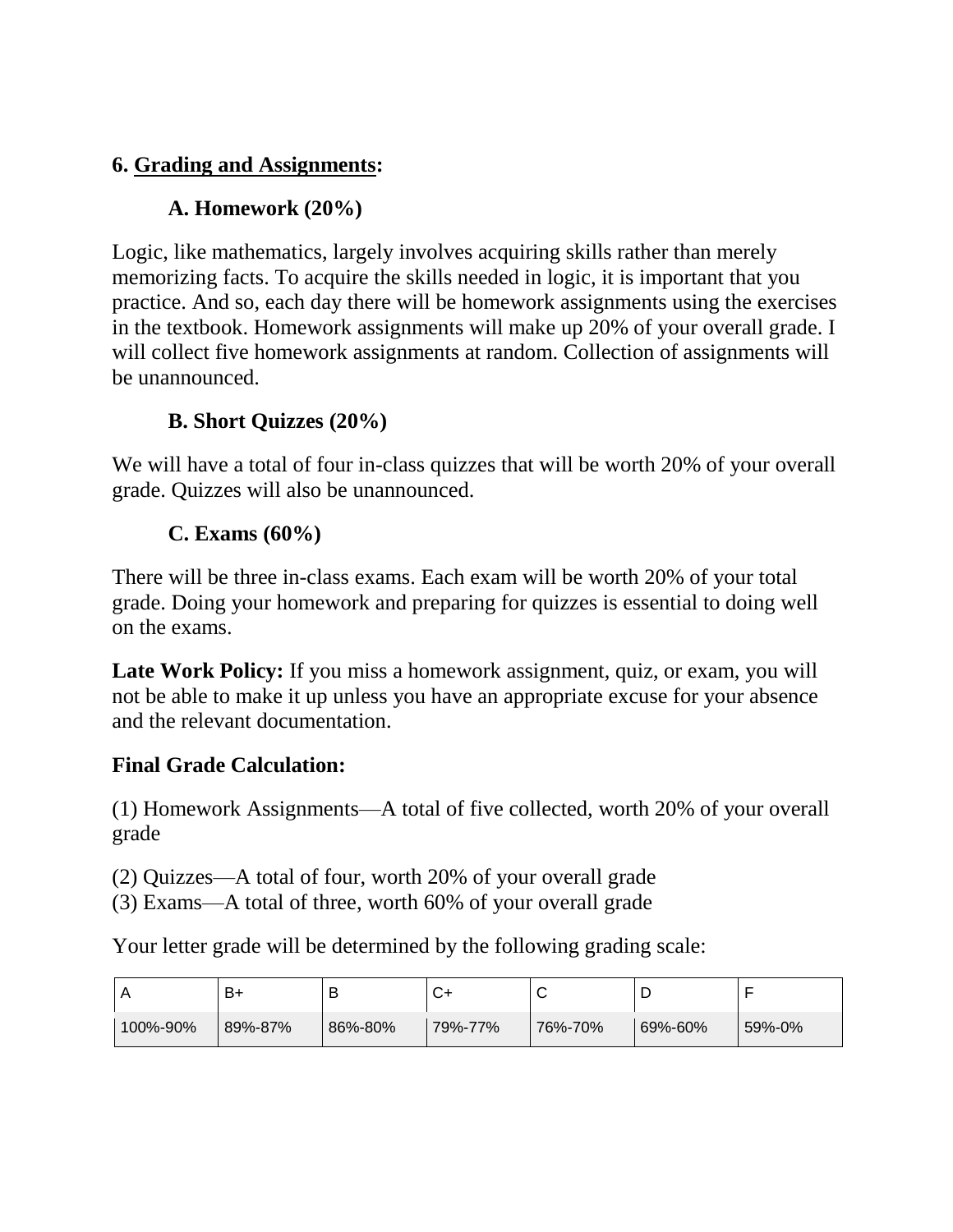#### **7. Sakai Site:**

The course will have a Sakai site. All reading materials and important information, including your grades, will be available on the site. You can check the Sakai site for this information, and an email will be sent to you when any information is added to the site. Emails sent through Sakai will be sent to your Rutgers email address. So, if you do not check the Sakai site regularly and primarily use another email aside from your Rutgers one e.g., Google, you should set up the email that you primarily use so that messages sent from Sakai to your Rutgers email account can be forwarded to your primary email address.

The Sakai site can be accessed at:

#### https://sakai.rutgers.edu/portal

You will need your Rutgers NetID and password to access the site. Once you have accessed the course page on Sakai, you will see several "buttons" on the left hand side of the screen.

Important: It is your responsibility to check your email and Sakai to keep up with important information about the course. I will both send emails and post announcements as necessary. Every so often, I may feel the need to send a message elaborating on difficult material presented in the lecture. If I do so, you are responsible for reading it. Also, if there are changes in the syllabus, material to be covered and so forth, I will send a message. So, again, keep up with your emails as it is your responsibility to read them and the material posted on Sakai.

## **8. Attendance Policy:**

Students are expected to attend all classes. I will not lower your grade for missing classes, but absences, particularly more than one or two over the term, will likely have a harmful effect on your learning and hence on your final grade.

My policy for missed classes and missed exams is that students who miss classes are responsible for finding out **from other students** what they missed. I advise and encourage all students to exchange contact information with at least three other students in class for that purpose.